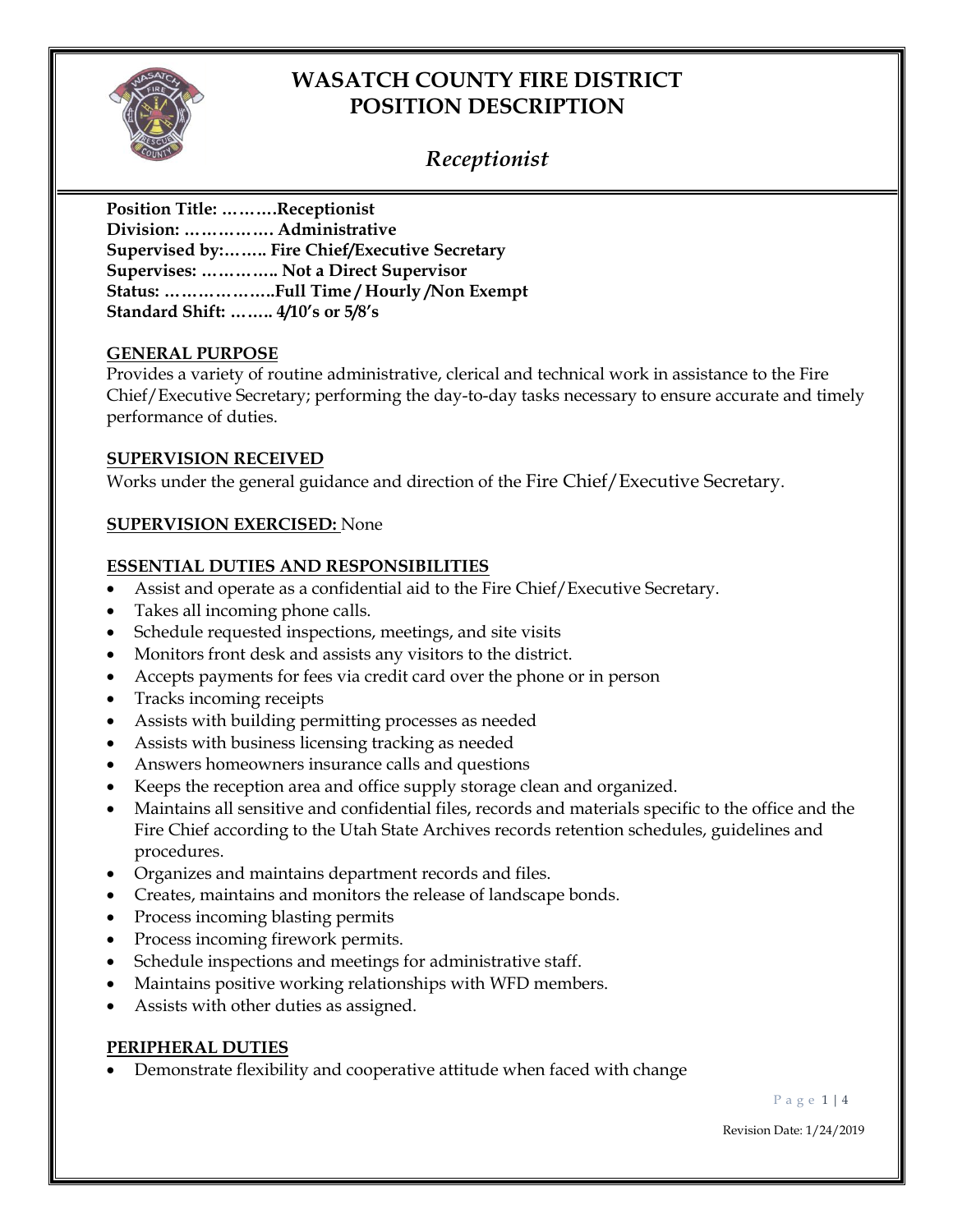

## *Receptionist*

- Prepare reports and documents in a well-organized manner.
- Establish and maintain effective working relationships with employees, supervisors, other departments, officials and the public.
- Assists in other district administrative activities, as assigned.
- May be trained as a backup person for other office such as:
	- Payroll, Payroll taxes, retirement processing, transparency files, grama requests and other duties as assigned.

### **MINIMUM QUALIFICATIONS**

#### **Education and Experience:**

- Must have a valid Drivers License
- Must be able to pass a pre-hire drug test.
- Customer service experience preferred.
- Experience with office organization.
- Any combination of education, training, and experience that indicates possession of the knowledge, skills and abilities to preform essential function

#### **Necessary Knowledge, Skills, and Abilities:**

- *Working knowledge of:*
	- Operation of standard office machines and their functions
	- Microsoft Excel, Word, Power point and other computer systems.
- *Ability to:*
	- Articulate and present a positive professional image both in person and on the phone.
	- Must be able to communicate well both verbally and in writing.
	- Maintain confidentiality of material.
	- Maintain tact and courtesy when interacting with the public and employees.
	- Ability to follow instructions, solve problems and work with minimal supervision.

### **DESIRABLE KNOWLEDGE, SKILLS, AND ABILITIES**

- Ability to maintain complex files and records.
- Work as a team member with other support staff to ensure smooth operation of day-to-day business within the department
- Experience working with volunteers in fire, EMS, or dual service.
- Familiarity with:
	- Wasatch County Fire District area, including familiarity of all of Wasatch County.

### **SPECIAL REQUIREMENTS**

- No felony convictions or disqualifying criminal histories within the past seven years.
- Must be able to read, write, and speak the English language.
- Must meet insurability requirements of district insurance carrier.

P a g e 2 | 4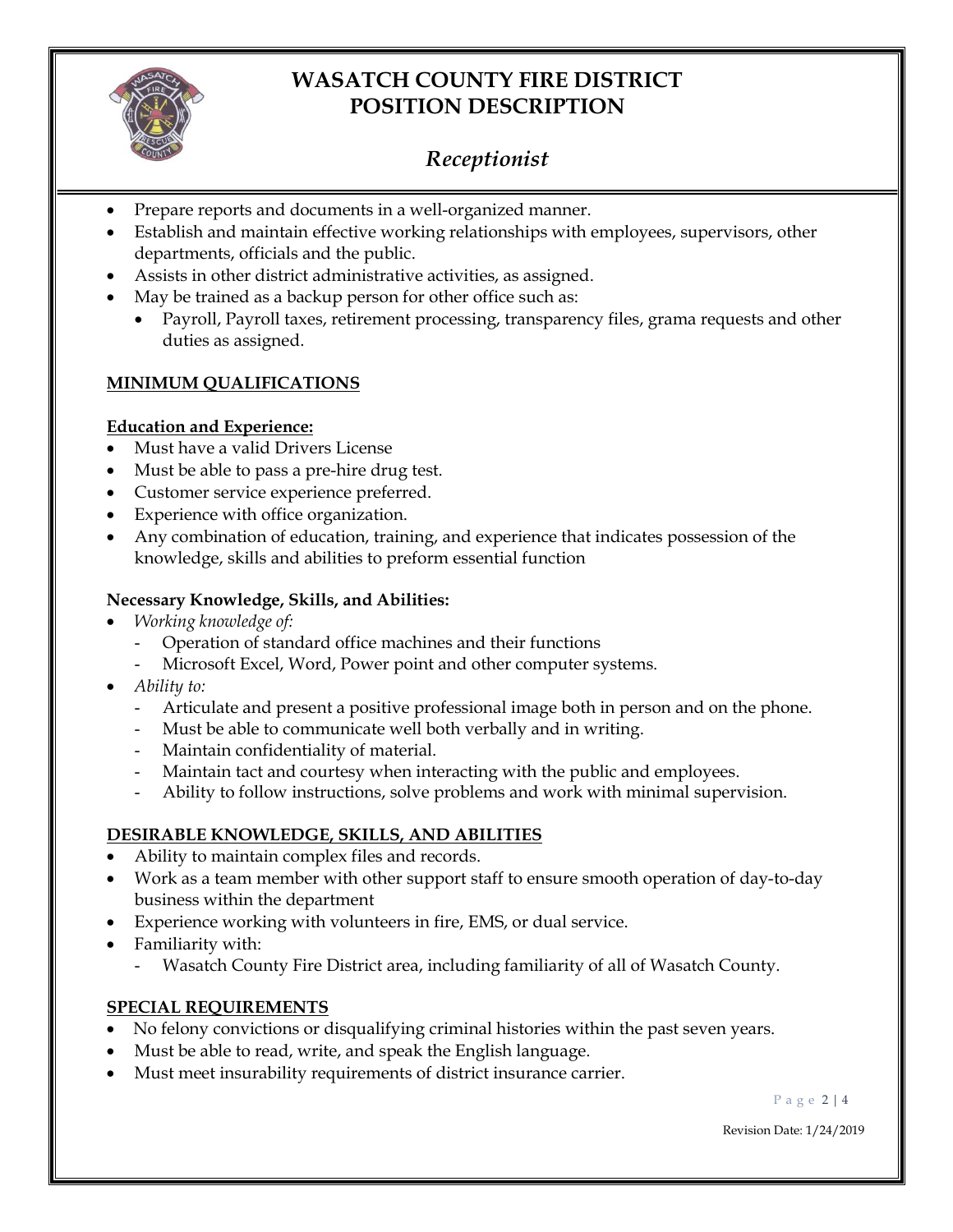

## *Receptionist*

#### **SELECTION GUIDELINES**

May include any or all of the following: Formal application, review of education and experience; written examination and assessment center; personal interview; background/driver's license verification and check; hiring list; offer of employment; post offer physical examination including drug screen.

#### **TOOLS AND EQUIPMENT USED**

Personal computer, calculator, telephone, printers, scanners, photo and video equipment and radio.

#### **PHYSICAL DEMANDS**

The physical demands described here are representative of those that must be met by a member to successfully perform the essential functions of this job. Reasonable accommodations may be made to enable individuals with disabilities to perform the essential functions.

While performing the duties of this job, the member is frequently required to stand; sit; walk; talk or hear; use hands to finger, handle, or operate objects, tools, or controls; and reach with hands and arms. The member is occasionally required to climb or balance; stoop, kneel, crouch, or crawl; and taste or smell. The member is occasionally asked to lift and/or move up to 20 pounds. Specific vision abilities required by this job include close vision and the ability to adjust focus.

#### **WORK ENVIRONMENT**

The work environment characteristics described here are representative of those a member encounters while performing the essential functions of this job. Reasonable accommodations may be made to enable individuals with disabilities to perform the essential functions.

While performing the duties of this job, the member works primarily in a climate-controlled office setting. The noise level in the work environment is usually moderately quiet in the office setting.

*The duties listed above are intended only as illustrations of the various types of work that may be performed. The omission of specific statements of duties does not exclude them from the position if the work is similar, related or a logical assignment to the position. The job description does not constitute an employment agreement between the employer and member and is subject to change by the employer as the needs of the employer and requirements of the job change. Wasatch County Fire District is an equal opportunity employer and maintains a drug and alcohol-free environment.*

**Employee Signature: Date:**

P a g e 3 | 4